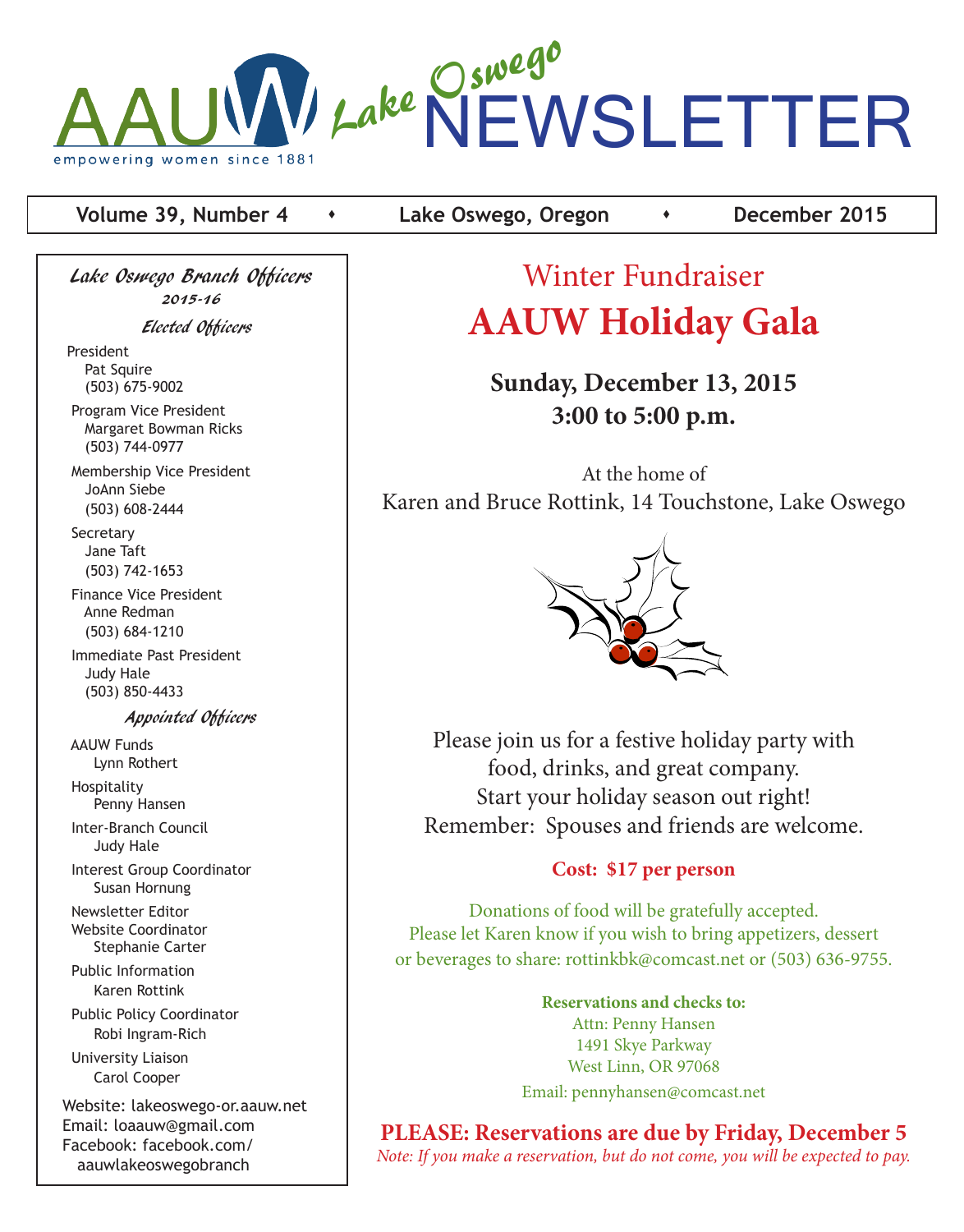#### Page 2 **b December 2015**



Photo: Guest speaker Will Fuller chats with members Judy Hale (right) and Jan Evans.

# Squire's Scribblings

by Pat Squire, President

At our November meeting, Will Fuller described ways to protect yourself from scams and identity theft.

Will Fuller, a volunteer board member and advocate from Elders in Action, outlined simple ways to protect yourself and recognize scams. A number of members shared experiences and what steps they took to protect themselves and to warn others. Several new members attended this popular meeting, including Jan Evans (pictured), a transfer from the Medford Branch; Donna Needham; and Lynn Hingston.

I hope to see you at our winter fundraiser, the Holiday Gala! You may have an opportunity to meet these and other new members.

# More About Our November Meeting

by Margaret Bowman Ricks

Branch members really enjoyed November's presentation. It was both educational and

entertaining. Our speaker, Will Fuller, represented Elders in Action whose mission is "to assure a vibrant community through the active involvement of older adults." Will began by sharing the many activities and successes of Elders in Action. These activities included working with businesses to ensure that they are not just elderfriendly, but people-friendly; personal advocacy, with volunteers assisting older adults in a variety of areas (e.g., to obtain restraining orders, deal with landord/tenant issues; connect with community services); and working with the legislature, city governments and police departments.

Will reminded us that as college-educated women, we have much to share with others. We should remind ourselves of our special position and carry ourselves with confidence.

Those thoughts led into protecting ourselves from fraud. Everyone listened carefully to the six signs of fraud: receiving a contact "out of the blue", claims of emergency, requests for personal information, asking for money to be wired, being told to keep things "secret", and promises that sound too good to be true.

After taking questions, Will ended with a recommendation that we read *Composing a Further Life: The Age of Active Wisdom* by Mary Catherine Bateson. Bateson redefines old age (Adulthood II) as an opportunity to reinvent ourselves and challenges us to use it to pursue new sources of meaning and ways to contribute to society.

Editor's Note: I became acquainted with Will through my own service with him on the Elders in Action board. I hope that you will take some time to review the organization's website (http://eldersinaction.org/). If you are looking for volunteer activities, you may make an excellent personal advocate.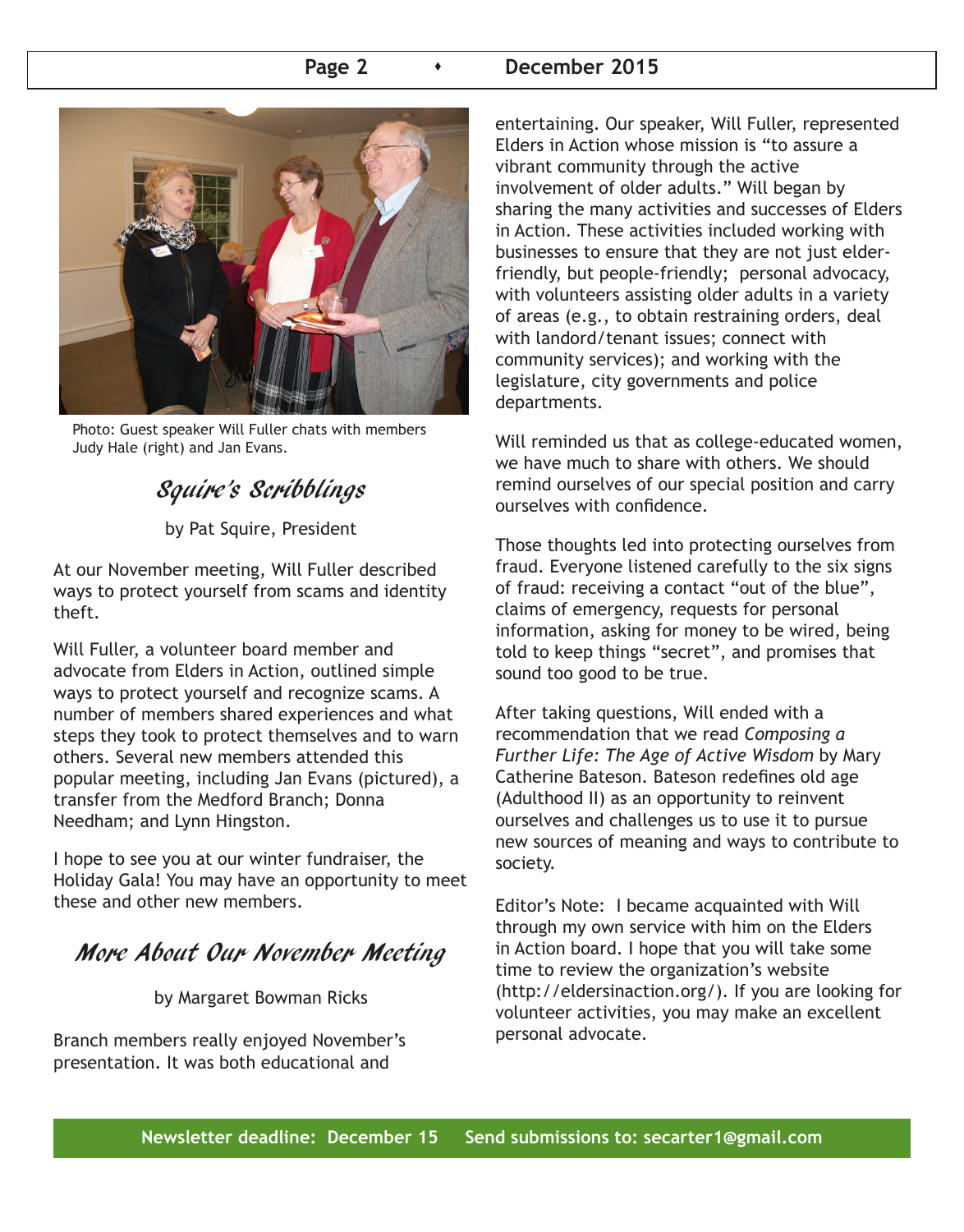# New Member Profile: Lynn Hingson

#### by Karen Rottink

To call Lynn Hingson a new member is a misnomer. She is actually a returning Lake Oswego branch member. Many years have passed and she is very interested in once again becoming an active participant in our branch. Lynn contacted me after seeing a press release about our activities in the *Lake Oswego Review*.

I visited Lynn in her home. The aroma of incense permeated the room as she introduced me to her 100% pixie bob cat Jonti Joseph Hayden Hingson. Jonti is two and quite active. I was needlessly alarmed when I heard "bob cat". He cuddled up to me twice during my visit. Lynn's home reflects her interest in Asian art and thought.

Lynn spent part of her childhood in Germany during the Berlin airlift days. Her father was a U.S. Air Force chaplain. Later, her family settled in Eugene, Oregon. She attended the University of Oregon and graduated from Portland State University. She received a Master's Degree from Willamette University in education with an emphasis on literature and theology.

While her then husband studied in Texas, she became an administrator at the Texas State Hospital where she planned and led innovative, intensive treatment programs for the patients. Social Services has been her career focus and passion. Later Lynn worked for Cook County, Oregon, helping homeless adults. She led research into the reasons for homelessness.

When Oregon's Dammasch State Hospital underwent deinstitutionalization, Lynn matched inpatients with community resources so they would have continued support (such as a doctor and case manager) once they were released and the hospital shut down. She observed that many of the former patients either lived on the streets or were in jail.

During the latter part of her career, Lynn worked for Multnomah County and has tremendous respect for the Crisis Intervention Team with which she worked. After retiring Lynn became



heavily involved in volunteer work. She has served on boards and commissions, The Ecumenical Ministries of Oregon, Reruns at Lakewood Center for the Arts, Booktique, and The Episcopal Church Commission on Ministry. She also organized her community's disaster preparedness prior to the millennium change. This resulted in neighbors meeting and developing friendships as well as disaster planning. PEO, an organization which gives scholarships to young women, is also dear to her.

Say "Hello!" and introduce yourself to Lynn Hingson at the Saturday meetings and the Mystery Book group.

# Exploring the Northwest Annual Trip to Pittock Mansion

Members interested in the December 4 trip to the Pittock Mansion are invited to meet at Sue Kingzett's house at 10:30am. The group will head first to Meriwether's Restaurant for the 11:15am lunch reservation (3229 NW Vaughn Street, Portland; phone: (503) 228-1250). There is a free parking lot next door.

After lunch the group will tour the Pittock Mansion (3229 NW Pittock Drive, Portland; phone: (503) 823-3623. The prices are \$10.00 for adults and \$9.00 for seniors. Your AAA card may get you a discount. The theme this year is "The Message of Christmas".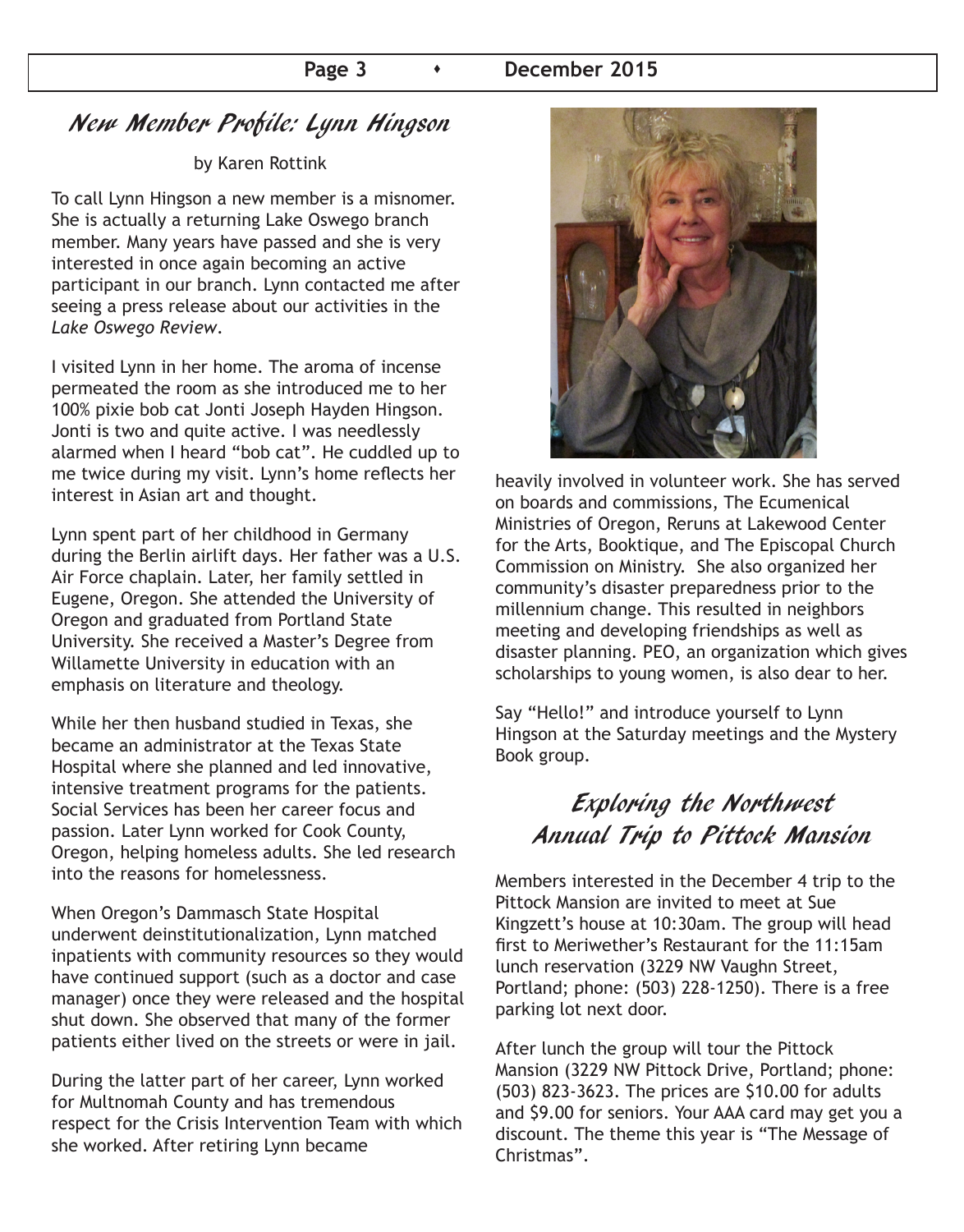| Page 4 | December 2015 |
|--------|---------------|
|--------|---------------|

### 2015 LO AAUW Donation Form

Name  $\sim$ 

City/State/Zip \_\_\_\_\_\_\_\_\_\_\_\_\_\_\_\_\_\_\_\_\_\_\_\_\_\_\_\_\_\_\_\_\_\_\_\_\_\_\_\_\_\_\_\_

Address \_\_\_\_\_\_\_\_\_\_\_\_\_\_\_\_\_\_\_\_\_\_\_\_\_\_\_\_\_\_\_\_\_\_\_\_\_\_\_\_\_\_\_\_\_\_\_\_\_\_

**LOCAL SCHOLARSHIP DONATION:**

\$\_\_\_\_\_\_\_\_\_\_\_ Donation Amount **—** Write check to *Lake Oswego AAUW* PLEASE NOTE: THIS DONATION IS **NOT** TAX DEDUCTIBLE

#### **NATIONAL AAUW FUNDS DONATION:**

\$\_\_\_\_\_\_\_\_\_\_\_ Donation Amount **—** Write check to *AAUW Funds*

ALL NATIONAL CONTRIBUTIONS ARE FULLY TAX DEDUCTIBLE

Giving unrestricted gifts to AAUW FUNDS (#9110) provides support where needed most, but you can choose a specific fund:

**[ ] #9110 General Foundation Support — Allocated where most needed** 

[ ] #9170 Eleanor Roosevelt Fund **—** Supports AAUW research studies

[ ] #4337 Public Policy Fund **—** Supports advocacy for laws fair to women

[ ] #3999 Legal Advocacy Fund **—** Supports legal rights for those facing discrimination

[ ] #4339 Leadership Programs Fund **—** Supports programs like NCCWSL

[ ] AAUW National Tech Trek Program

Gifts of \$100–\$174 confer membership in the Oregon Century Club Gifts of \$175 or above confer membership in the Oregon Century Club Plus

Gifts of \$25 or more to either local scholarship or AAUW Funds may be designated to honor a friend or loved one.

This gift is a memorial (deceased) to \_\_\_\_\_\_\_\_\_\_\_\_\_\_\_\_\_\_\_\_\_\_\_\_\_\_\_\_\_\_\_\_\_\_

This gift is a tribute (living) to \_\_\_\_\_\_\_\_\_\_\_\_\_\_\_\_\_\_\_\_\_\_\_\_\_\_\_\_\_\_\_\_\_\_

Acknowledgement should be sent to:

Name \_\_\_\_\_\_\_\_\_\_\_\_\_\_\_\_\_\_\_\_\_\_\_\_\_\_\_\_\_\_\_\_\_\_\_\_\_\_\_\_\_\_\_\_\_\_\_\_\_\_\_\_

Address \_\_\_\_\_\_\_\_\_\_\_\_\_\_\_\_\_\_\_\_\_\_\_\_\_\_\_\_\_\_\_\_\_\_\_\_\_\_\_\_\_\_\_\_\_\_\_\_\_\_

**Send this form and check to: LO AAUW, PO Box 416, Marylhurst, Oregon 97036**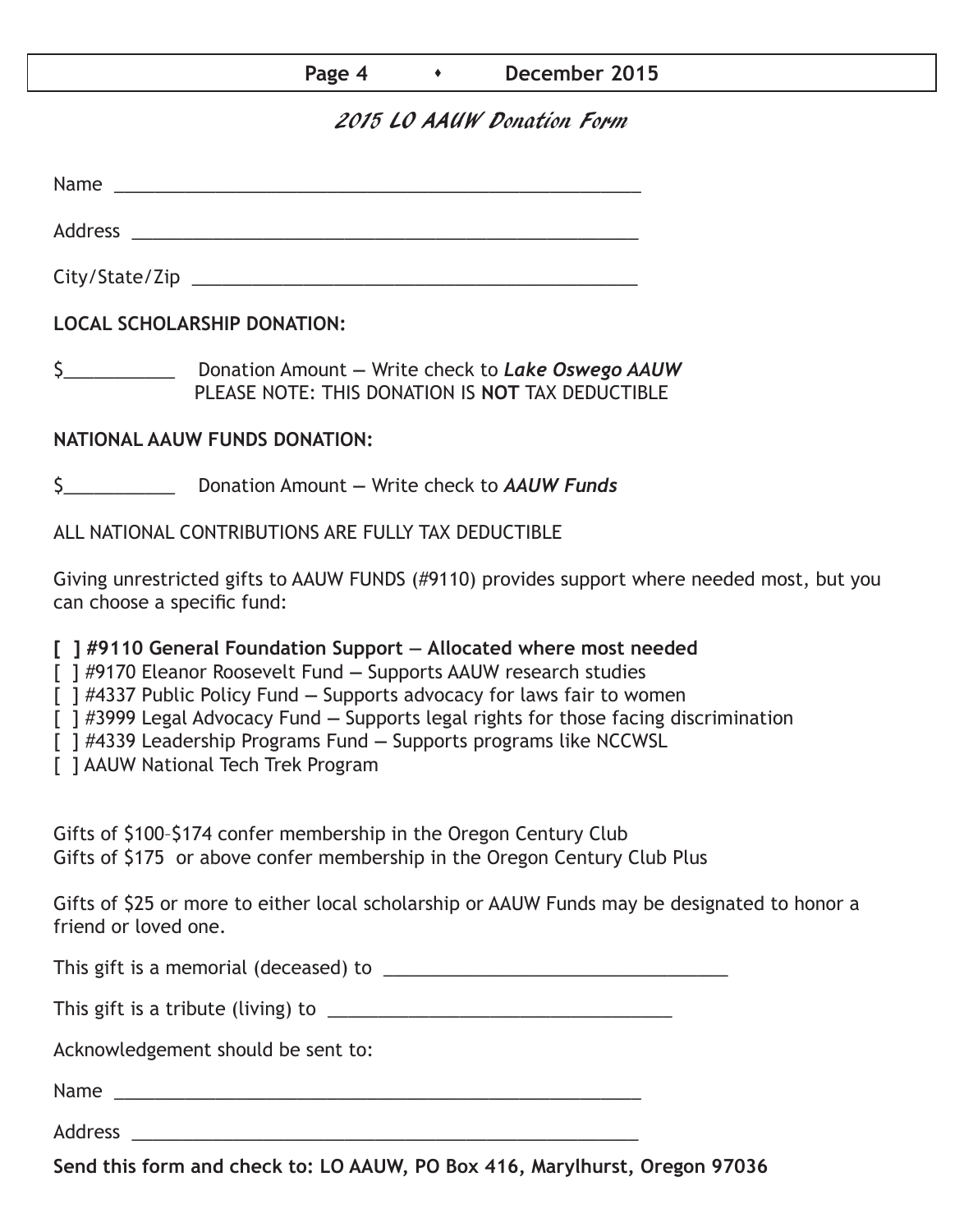#### **Page 5 b December 2015**

#### Interest Group Activities

**Fourth Tuesday Books 4th Tuesday at 11:00 a.m.**

#### Date: *No December Meeting*

Location: Szechuan Kitchen, Lake Oswego For more information, contact Dixie Kroupa, (503) 697-8028, dixie.kroupa@comcast.net

#### **Murder by the Book 2nd Wednesday at 12:00 p.m.**

Date: December 9

Books: *Slow Dollar* by Margaret Maron Location: 4949 Meadows Rd., Suite 400, Lake Oswego

Leader: Suzanne Kaveckis

Bring your lunch, refreshments provided. For more information, contact Jane Taft, (503) 742-1653, taft.jane@gmail.com or Stephanie Carter, (971) 285-5882, secarter1@gmail.com

#### **Interpretive Books 3rd Thursday at 9:30 a.m.**

Date: December 17 (note Book: *The Rosie Project* by Graeme Simsion Leader: Louise Weiss Hostess: Carol Zinsli For more information, contact Laura Eyer, (503) 982-3522, eyerlaura@gmail.com or Linda Watkins, (503) 694-2334, l.and.m.watkins@gmail. com

#### **Thursday Evening Books 4th Thursday at 7:30 p.m.**

Date: December 3 Book: *Orphan Train* by Christina Baker Kline Introduction: Judy Hale Hostess: Jackie Magner For more information, contact Sandra Hoover, (503) 707-2984, sandraleehoover@comcast.net or Suzanne Kaveckis, (503) 678-1641, smkaveckis@icloud.com

#### **Friday Books 4th Friday at 10:00 a.m.**

#### Date: *No December Meeting*

Location: West Linn Public Library (Bamboo Room) Leader: Irene Romero For more information, contact Irene Romero, (503) 657-6159, ireneromero@mac.com

#### **Portland Center Stage Date and Time Vary**

Season ticket holders for the Portland Center Stage's Thursday matinees will enjoy a year of musicals, dramas and comedies. For more information, contact Betty Barber, (503) 675-0594, barberbc@yahoo.com

#### **Laffalot Bridge 2nd & 4th Mondays at 1:00 p.m.**

Date: December 7 & 21 If you would like to join or be added to the substitute list or for more information, contact Bettirae Willis, (503) 891-6232 (cell), bewillis@ easystreet.net

#### **Third Wednesday Bridge 3rd Wednesday at 1:00 p.m.**

Date: December 16

If you would like to be added to the substitute list, or for more information, contact Penny Hansen, (503) 636-7255, pennyhansen@comcast.net

#### **Delightful Dining Date Varies**

#### Date: *None in December*

Delightful Dining is the group where members share the cooking and the costs. For more information, contact Jane Taft, (503) 742-1653, taft.jane@ gmail.com

#### E**xploring the Northwest Date Varies**

Several times each year this group explores an Oregon site and enjoys a meal together. For more information, contact Sue Kinzett, (503) 706-8184 (cell), sezett@msn.com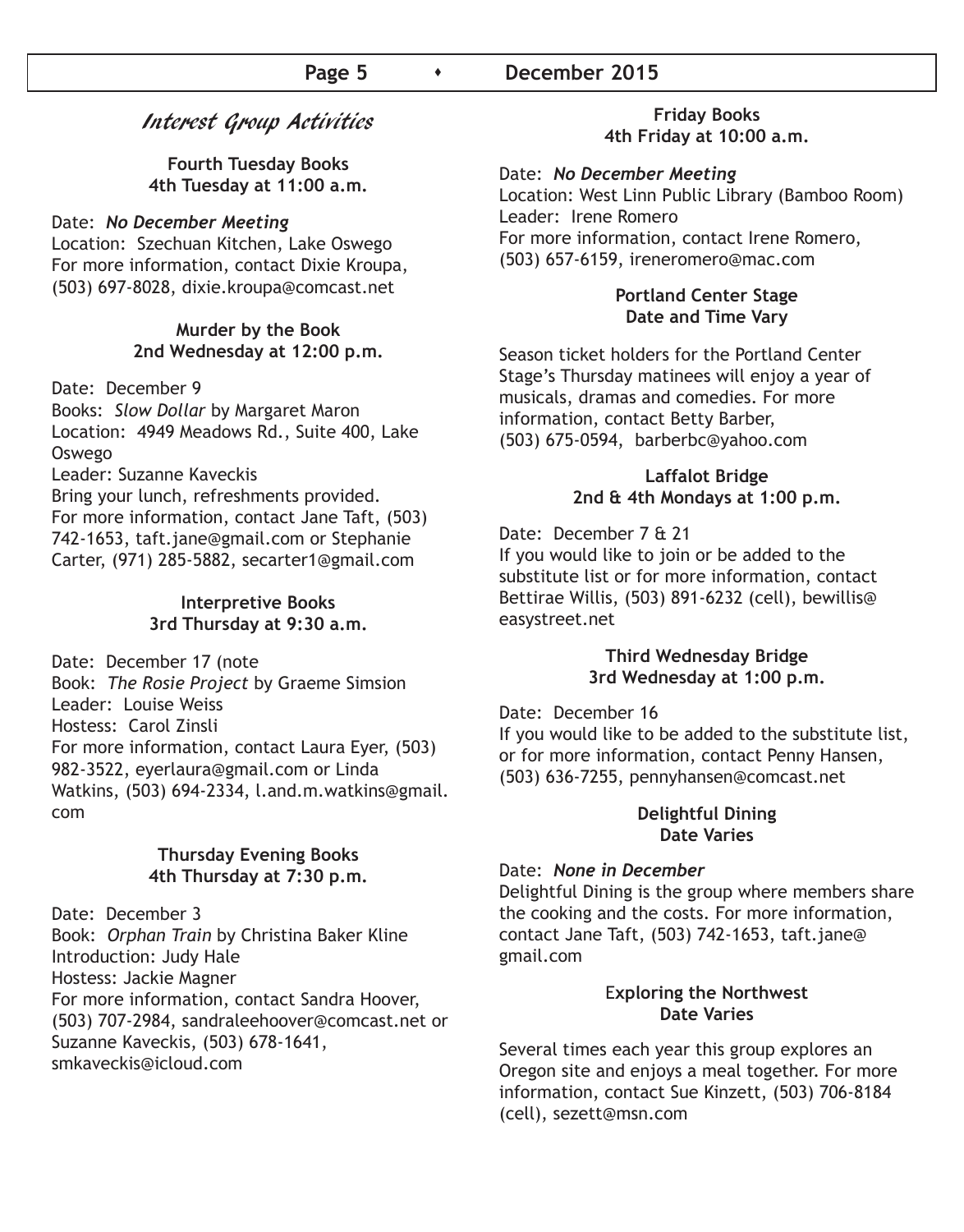December 2015

| Sunday                | Monday                                      | Tuesday      | Wednesday                                  | Thursday                                              | Friday                                          | Saturday |
|-----------------------|---------------------------------------------|--------------|--------------------------------------------|-------------------------------------------------------|-------------------------------------------------|----------|
|                       |                                             | $\mathbf{1}$ | $\overline{2}$<br>Board<br>Meeting         | $\overline{3}$<br>Thursday<br>Evening<br><b>Books</b> | $\overline{4}$<br>Exploring<br>the<br>Northwest | 5        |
| 6                     | $\overline{7}$<br>Laffalot<br><b>Bridge</b> | $\bf 8$      | $\overline{9}$<br>Murder by<br>the<br>Book | 10                                                    | 11                                              | 12       |
| 13<br>Holiday<br>Gala | 14                                          | 15           | 16<br>Third<br>Wednesday<br>Bridge         | 17<br>Interpretive<br><b>Books</b>                    | 18                                              | 19       |
| $20\,$                | 21<br>Laffalot<br>Bridge                    | 22           | 23                                         | 24                                                    | 25                                              | 26       |
| 27                    | 28                                          | 29           | 30 <sup>°</sup>                            | 31                                                    |                                                 |          |
|                       |                                             |              |                                            |                                                       |                                                 |          |

#### Books, Books, Got Any Books?

At our February branch meeting, we will hold a book sale. Please contact Susan Hornung, susanhornung@hotmail.com, or Stephanie Carter, secarter1@gmail.com about donating books.

#### AAUW'S Mission

Advancing equity for women and girls through advocacy, education, philanthropy, and research.

#### AAUW's Value Promise

By joining AAUW, you belong to a community that breaks through educational and economic barriers so that all women have a fair chance.